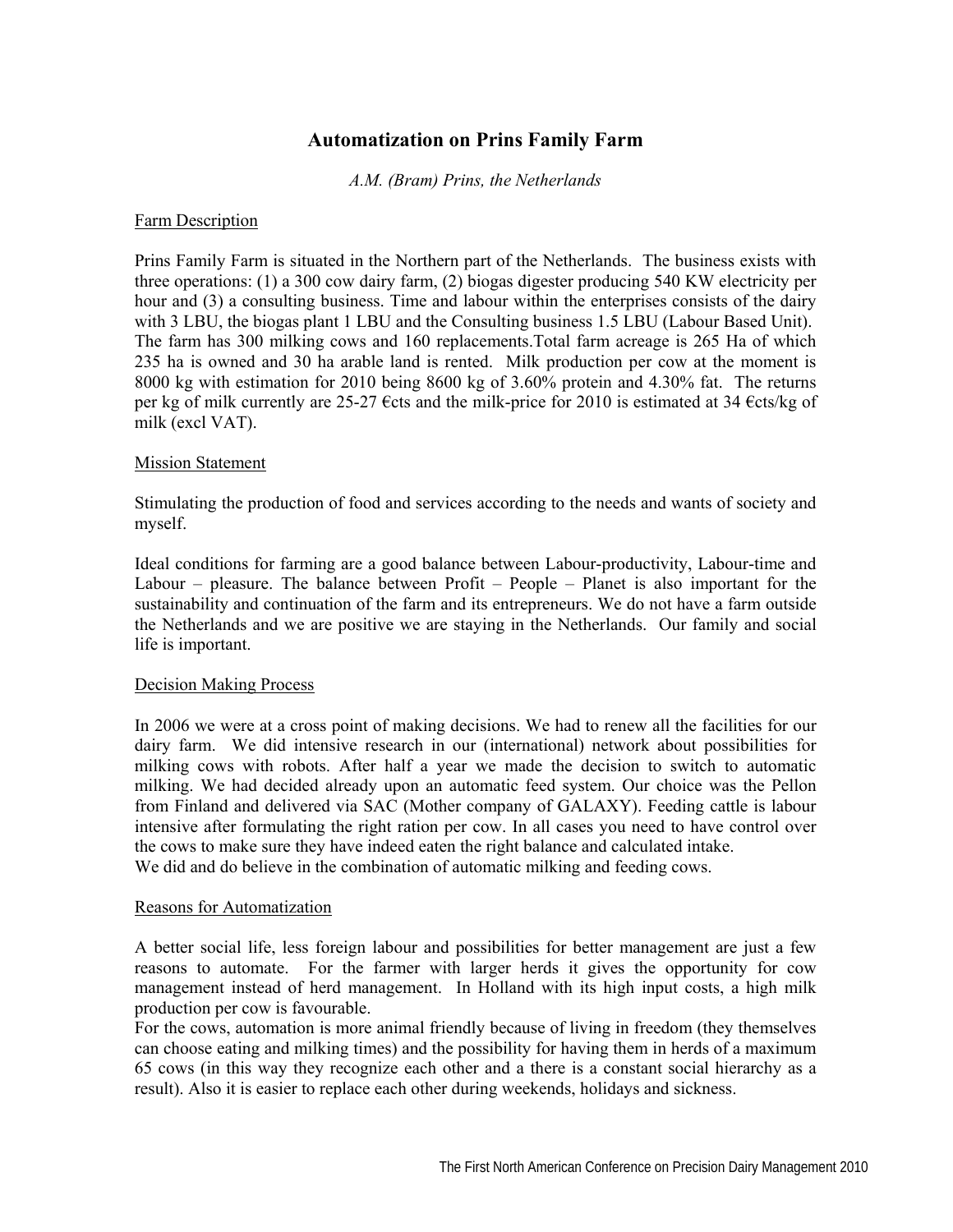### Facilities & Economics

We planned for a complete new facility for the cows which gave us the advantage of a specific new lay out of the buildings. This meant we could save costs by lesser square meters per cow, but not lesser space per individual cow.

Due to our wishes concerning the lay out, we had to choose a 2-box system. At that time this was available via Galaxy (RDS Future line).

We had a very restricted budget available of no more than 800.000  $\epsilon$  and for this amount of money we had to invest in new buildings, barn equipment, milk robots and a feed robot. We were successful in this so the investment per LU (Livestock unit) is now 800.000 /240= 3.350  $\epsilon$ (this includes 120 pens for young stock) Compared to facilities with a 24 rotation parlor and feeder wagon with wide feed lanes we are at the same price or lower.

The costs per year are comparable with other farms with the same amount of cows, but this is not easy to compare, due to the fact we are working with precise budgets per month. We are keen on restricting our costs and ask the question: What's the real reason for our lower processing costs. At the conference I will present our budget system.

#### Growing Pains

In the beginning we had severe problems with our cows and ourselves, because we bought 130 heifers from Germany and Holland. This together with our own herd at that time 120 cows (we had to sell 60 cows during the transition from the old to the new buildings) So two different herds and full new facilities the first time was a disaster and in 2008 we had a replacement rate of 40%. This had nothing to do with Automat*ization*.

In 2009 the total situation stabilized and both farmer and cow got used to the new situation. Together with an integrated knowledge team of nutritionist, hoof trimmer, vet and economic advisor we made a strategic plan for every half year with clear goals, charging ahead but allowing times for evaluation. This resulted in much better technical results. With help of the data delivered by our system we can now determine the right protocols for each of us and the advisors. Technical results are now focusing on a replacement of 25% in 2010 and 20% in 2011. The increase of protein is foreseen of 0.10 %. Lowered costs and less labour are very important.

We are convinced we made the right decision in choosing this system and the proof is shown by better technical and economical results. It is a totally different way of managing cows and the question can still be: "What is the real reason for our improvements?" For sure: our partners, kids and society are happy now.

#### Future Plans

The near future will be further improvement of our management system by installing the  $6<sup>th</sup>$ robot for specific groups of cows, such as heifers or cows in need of extra care. This gives the possibility for having the other 5 robots fully employed with about 65 cows per robot. This will result in another decrease of the replacement rate and a higher milk production with same costs per cow.